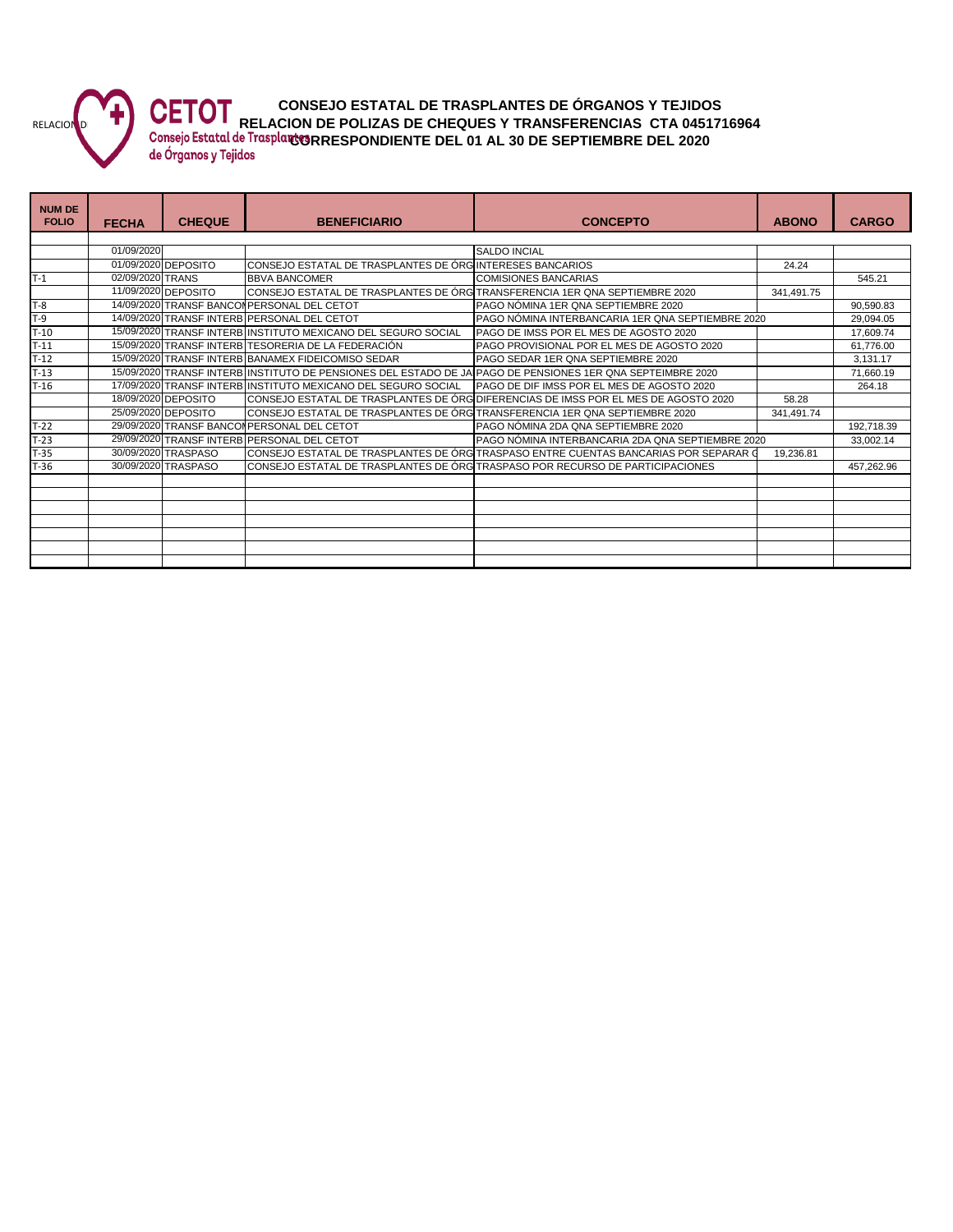

T-32 30/09/2020 TRANSF INTERB GALLEGOS JUAREZ ENIF

**CONSEJO ESTATAL DE TRASPLANTES DE ÓRGANOS Y TEJIDOS CETOT** CONSEJO ESTATAL DE TRANSFERICIAS CTA 0157260555 Consejo Estatal de Trasplan**@ORRESPONDIENTE DEL 01 AL 30 DE SEPTIEMBRE DEL 2020** 

29/09/2020 CHEQUE RANGEL VARGAS BEATRIZ REPOSICIÓN DE CAJA CHICA 12,186.04

**NUM DE FOLIO FECHA CHEQUE BENEFICIARIO CONCEPTO ABONO CARGO** 01/09/2020 SALDO INCIAL<br>1/09/2020 DEPOSITO CONSEJO ESTATAL DE TRASPLANTES DE ÓRGINTERESES B. 0/09/2020 DEPOSITO CONSEJO ESTATAL DE TRASPLANTES DE ÓRGANOS Y TEJIDOS INTERESES BANCARIOS 38.15 01/09/2020 TRANSF BANCO GOMEZ VELAZQUEZ JOSE RODOLFO PAGO DE FOLIO BA62 POR TOMA DE 5 ELECTROENCEFALOGRAMAS 9,275.00 T-3 01/09/2020 TRANSF INTERB RUIZ VELASCO MADRUEÑO GABRIELA PAGO FOLIO AEB POR SERV DE LIMPIEZA AGOSTO 2020<br>T-4 01/09/2020 TRANSF INTERB DUPLI-COPY S. DE R. L DE C.V. PAGO DE FAC 9760 RENTA DE FOTOCOPIADORA DEL 30 DE JULIO PAGO DE FAC 9760 RENTA DE FOTOCOPIADORA DEL 30 DE JULIO AL 28 DE AGOSTO 20 3,237.93<br>PAGO DE CELULARES UNECDOT CTA 1.20089282 T-5 01/09/2020 TRANSF INTERB AT&T COMUNICACIONES DIGITALES S DE RL D PAGO DE CELULARES UNECDOT CTA 1.20089282<br>The composition of the composition of the comunicaciones digitales s de rl d pago de celulares unecdot cta 1.240 01/09/2020 TRANSF INTERB AT&T COMUNICACIONES DIGITALES S DE RL DE PAGO DE CELULARES UNECDOT CTA 1.24078067 1,<br>06/09/2020 TRANSF INTERB FTTH DE MEXICO SA DE CV PAGO LINEAS TELEFONICA E INTERNET DE AGO T-7 08/09/2020 TRANSF INTERB FTTH DE MEXICO SA DE CV PAGO LINEAS TELEFONICA E INTERNET DE AGOSTO Y SEPT 2020 5,325.00<br>11/09/2020 DEPOSITO CONSEJO ESTATAL DE TRASPLANTES DE ÓRQTRANSFERENCIA 1ER QNA SEPTIEMBRE 2020 234,379.2 TRANSFERENCIA 1ER QNA SEPTIEMBRE 2020 T-14 17/09/2020 TRANSF BANCO MONROY MAYORGA MÓNICA PAGO HONORARIOS 1ER QNA SEPT 2020<br>T-15 17/09/2020 TRANSF INTERBIRECOLECTORA RECOLIN Y CONSULTORES SAPAGO DE FACT 7151 RECOLECCIÓN DE BASURA DEL 02 DE AGOSTO AL 01 DE SEPTE PAGO DE FACT 7151 RECOLECCIÓN DE BASURA DEL 02 DE AGOSTO AL 01 DE SEPTEI T-17 18/09/2020 TRANSF BANCO VER-MAR UNIVERSAL SA DE CV PAGO DE FACT B4286 POR PAPELERIA POR ASESORIA CLAVE ISBN 18,759.89<br>T-18 18/09/2020 TRANSF BANCO MONTEÓN RAMOS FRANCISCO JAVIER REEMBOLSO POR PAGO DE FACT B857 POR ASE T-18 18 18/09/2020 TRANSF BANCO DE FACT BAST POR ASESORIA CLAVE ISBN 2,000.00<br>PAGO DE FACT FCRE-34531 POR PAPELERIA T-19 18/09/2020 TRANSF INTERB DISTRIBUIDORES DE PAPELERIA ROTT SA DE (PAGO DE FACT FCRE-34531 POR PAPELERIA 1,501.77<br>-20 18/09/2020 TRANSF INTERB DISTRIBUIDORES DE PAPELERIA ROTT SA DE (PAGO DE FACT FCRE-34597 POR PAPELERI TRANSF INTERB DISTRIBUIDORES DE PAPELERIA ROTT SA DE T-21 18/09/2020 TRANSF INTERB TLAQUEPAQUE ESCOLAR SA DE CV PAGO DE FACT XTK38715 POR PAPELERIA 12,484.41 12,484.41<br>25/09/2020 DEPOSITO CONSEJO ESTATAL DE TRASPLANTES DE ÓRCTRANSFERENCIA 2DA QNA SEPTIEMBRE 2020 234.378.94 2 25/09/2020 DEPOSITO CONSEJO ESTATAL DE TRASPLANTES DE ÓRGANOS Y TEJIDOS TRANSFERENCIA 2DA QNA SEPTIEMBRE 2020 234,378.94 25/09/2020 CHEQUE 011 CHEQUE CANCELADO REPOSICIÓN DE CAJA CHICA (29/09/2020 CHEQUE 010 0.00 0.00 PEROSICIÓN DE CAJA CHICA 0.00<br>29/09/2020 CHEQUE RANGEL VARGAS BEATRIZ REPOSICIÓN DE CAJA CHICA (29/09/2020 CHEQUE 12,186.

T-26 30/09/2020 TRANSF BANCO HERNANDEZ MENDOZA ALICIA PAOLA PAGO DE HONORARIOS POR EL MES DE SEPTIEMBRE 2020 20<br>-27 30/09/2020 TRANSF BANCO GARCÍA LEÓN DIEGO PAGO DE HONORARIOS POR EL MES DE SEPTIEMBRE 2020 1997 13,250.00 T-27 30/09/2020 TRANSF BANCO GARCÍA LEÓN DIEGO PAGO DE HONORARIOS POR EL MES DE SEPTIEMBRE 2020 | 13,250.00 T-28 30/09/2020 TRANSF BANCO FERREIRA DAVALOS BRAULIO ROBERTO PAGO DE HONORARIOS POR EL MES DE SEPTIEMBRE 2020 13,250.00 T-29 30/09/2020 TRANSF BANCO GUINTO GUTIERREZ PAOLA PAGO DE HONORARIOS POR EL MES DE SEPTIEMBRE 2020 1999 13,250.00<br>T-30 30/09/2020 TRANSF INTERBICARDIEL PINEDA RUTH BERENICE PAGO DE HONORARIOS POR EL MES DE SEPTIEMBRE 202 T-30 30/09/2020 TRANSF INTERB CARDIEL PINEDA RUTH BERENICE PAGO DE HONORARIOS POR EL MES DE SEPTIEMBRE 2020 13,250.00 T-31 30/09/2020 TRANSF INTERB TAPIA ALCALÁ JOSÉ EDUARDO PAGO DE HONORARIOS POR EL MES DE SEPTIEMBRE 2020 1997 13,250.00<br>2009/2020 TRANSF INTERB GALLEGOS JUAREZ ENIFMERE PAGO DE HONORARIOS POR EL MES DE SEPTIEMBRE 2020

T-33 30/09/2020 TRANSF INTERB RUIZ VELASCO MADRUEÑO GABRIELA PAGO FOLIO FA9 POR SERV DE LIMPIEZA SEPTIEMBRE 2020 8,000.00 T-34 30/09/2020 TRANSF BANCO GOMEZ VELAZQUEZ JOSE RODOLFO PAGO DE FOLIO C6BDPOR TOMA DE 5 ELECTROENCEFALOGRAMAS PRESERVED A 275.00 T-35 30/09/2020 TRASPASO CONSEJO ESTATAL DE TRASPLANTES DE ÓRGTRASPASO ENTRE CUENTAS BANCARIAS POR SEPARAR GASTOS DE RECURSO ESTAT 19,236.81